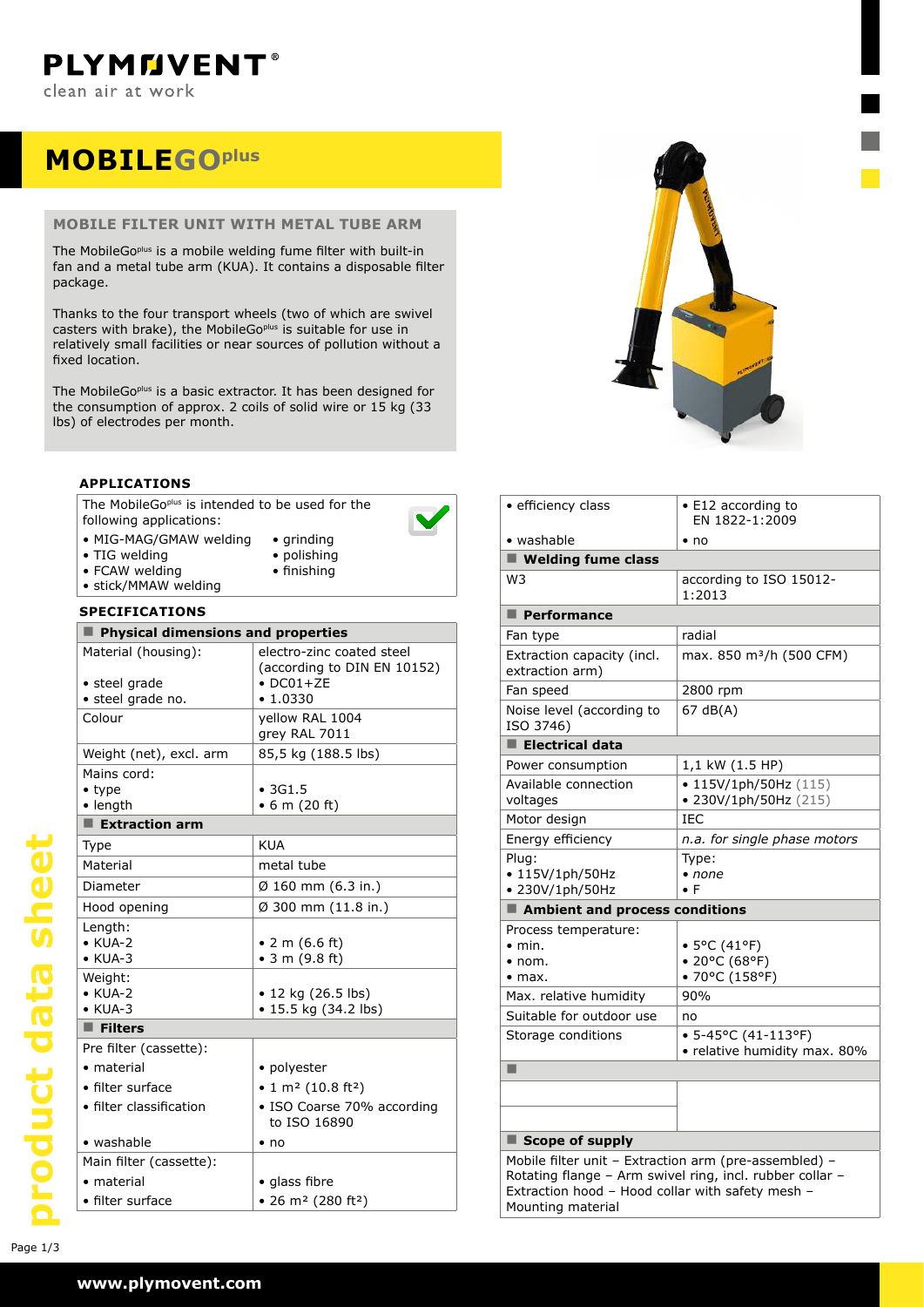# **PLYMMVENT®**

clean air at work

| Type                                 | MobileGo <sup>plus</sup> /2m                  |               | MobileGo <sup>plus</sup> /3m                  |               |  |  |
|--------------------------------------|-----------------------------------------------|---------------|-----------------------------------------------|---------------|--|--|
| Connection voltage                   | 115V/1ph/50Hz                                 | 230V/1ph/50Hz | 115V/1ph/50Hz                                 | 230V/1ph/50Hz |  |  |
| $\blacksquare$ Order information     |                                               |               |                                               |               |  |  |
| Article no.                          | 0000111453                                    | 0000111452    | 0000111474                                    | 0000111473    |  |  |
|                                      |                                               |               |                                               |               |  |  |
| Number/package                       | 1                                             |               | 1                                             | 1             |  |  |
| $\blacksquare$ Logistics data        |                                               |               |                                               |               |  |  |
| Gross weight (incl.<br>pallet)       | 101 kg (223 lbs)                              |               | 103 kg (227 lbs)                              |               |  |  |
| Packing dimensions<br>(incl. pallet) | 800 x 1200 x 1650 mm (31.5 x 47.2 x 65.0 in.) |               | 800 x 1200 x 2250 mm (31.5 x 47.2 x 88.6 in.) |               |  |  |
| Max. number/pallet                   |                                               |               | 1                                             |               |  |  |
| Harmonized Tariff Code               | 84213925                                      |               | 84213925                                      |               |  |  |

#### **Dimensions**





### **Working range**